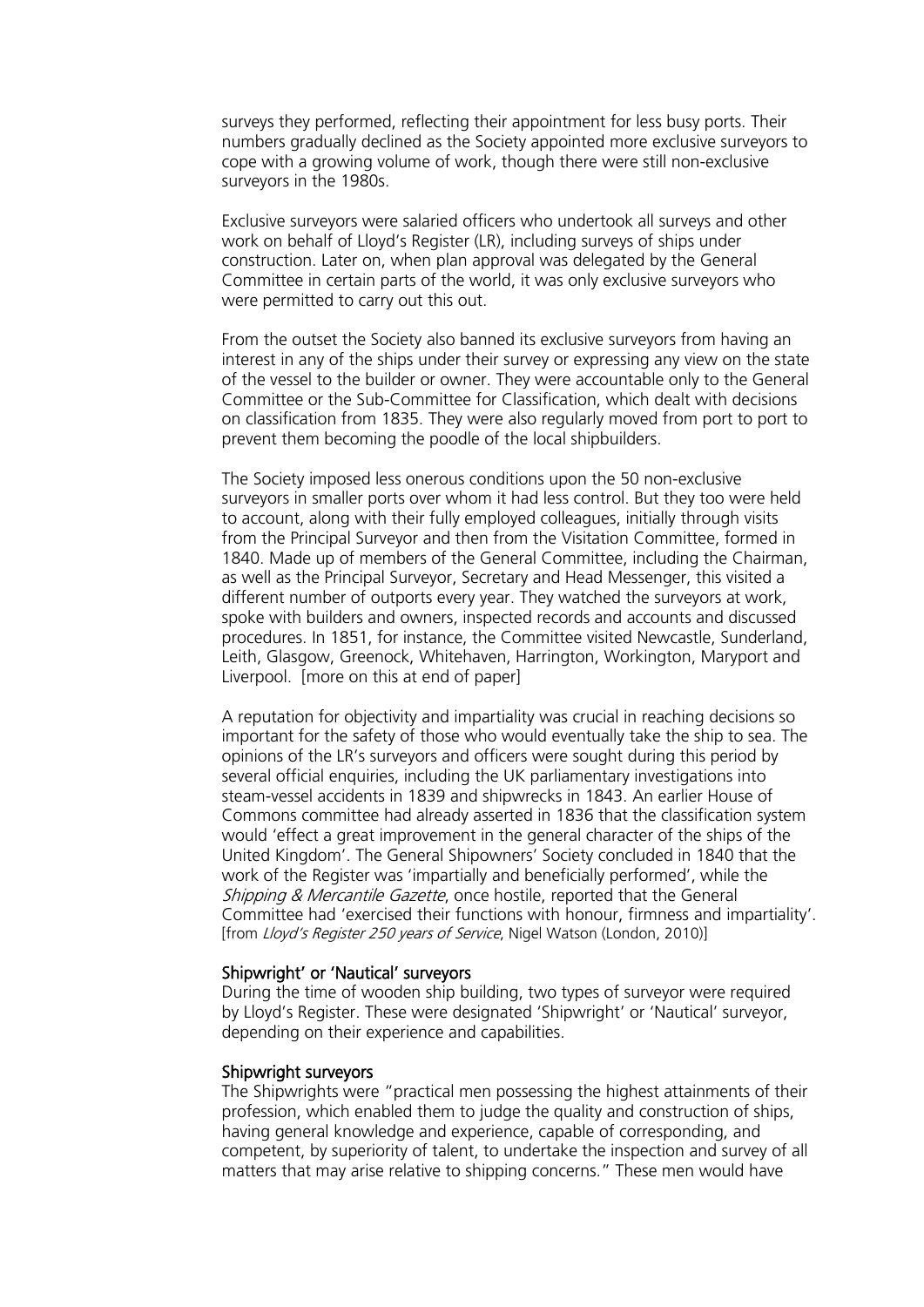served an apprenticeship in the usual manner, which usually lasted seven years, and then worked for a number of years under the direction of a Master Shipwright. Many of them were Foremen in the naval dockyards.

### Nautical surveyors

The practical Nautical men "shall be persons well informed in the construction and quality of ships, have had experience in the superintendence of their building, repairs and equipment, combined with a general knowledge of nautical affairs, capable of corresponding thereon, and competent to undertake the inspection and survey of all matters relative to shipping concerns that may be required of them." These men were usually shipmasters with a very good working knowledge of the construction and repair of ships.

The primary duty of the Shipwright Surveyors was the inspection of new vessels while building, and that of the Nautical Surveyors was to attend to the survey of vessels afloat. Both types of surveyor would survey older vessels in dry-dock, wherever this was practicable.

During the early years of our organisation the majority of LR's Shipwright surveyors had worked previously in the Royal Dockyards and the records show the Dockyards they came from - Deptford, Woolwich, Chatham, Sheerness, Portsmouth and Plymouth. There was also a concentration of private shipyards near Royal Dockyards, i.e. Ipswich, Thames/Medway, Solent/Isle of Wight and Plymouth plus a number of overseas yards, including Gibraltar, Halifax and Jamaica. All proved a good source of manpower and LR actively poached from these places!

# Ship and Engineer Surveyors

'This man is an Engineer, but having received training at the ports in practical ship work, he is able to supervise repair work and to put vessels through a Periodical Survey – both the hull and the engines. In the case of a heavy damage to hull, a ship man would be sent to take charge or to advise as to what is necessary. At single-man ports abroad (non-building ports) it is usual to have the dual Ship and Engineer Surveyor.

### Engineer surveyors

With bigger and more complex ships being built than ever before, the first engineer surveyor was appointed in 1874. Within ten years such men accounted for a more than a third of technical staff, with an increasing number based overseas. Their scope ranged beyond the different propelling systems in use [by 1955] to cover all kinds of machinery having marine application – electricity, refrigeration etc. In nearly all cases the Engineer Surveyors had served their time in the machinery workshops and at sea.

# Electrical Engineers

The increase in the number of motor ships gave considerable impetus to the use of electricity for the operation of auxiliaries previously driven by steam. With this growth in the use of electrical machinery, the Committee appointed trained Electrical Engineers to deal solely with this class of work, and in 1917 two Electrical Engineers were appointed, one to Glasgow and one to Newcastle. Further appointments followed at Liverpool and in London.

**Lloyd's Register Foundation Heritage & Education** vd's Register Foundat<br>
itage & Education<br>
titre<br>
Eenchurch Street<br>
don<br>
M 4BS<br>
ted Kingdom<br>
ation map<br>
44 (0)20 7423 2475<br>
44 (0)20 7423 2039<br>
nfo@lr.org

**Infosheet**

71 Fenchurch Street London enciarum Street<br>desc

Echaen<br>EC3M 4BS Loom 156<br>United Kingdom  $\mathcal{L}$ 

**Centre**

#### Location map

T: +44 (0)20 7423 2475 F: +44 (0)20 7423 2039<br>-**E:** info@lr.org Fax: +44 (0)20 7423 2039

www.lrfoundation.org.uk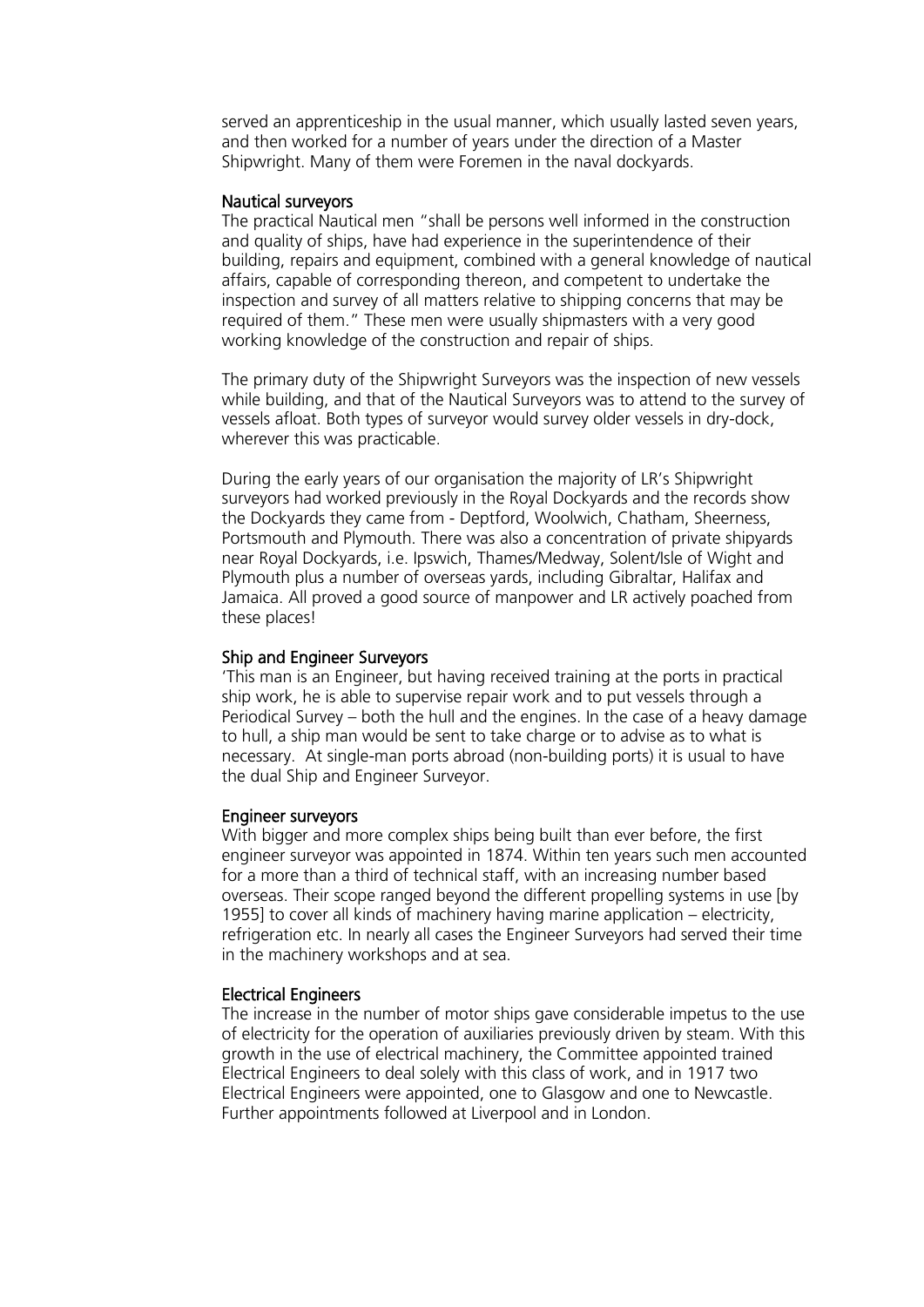#### Other surveyors

**Infosheet**

**Lloyd's Register Foundation Heritage & Education**

rd's Register Foundat<br>
itage & Education<br>
tre<br>
Eenchurch Street<br>
don<br>
M 4BS<br>
ted Kingdom<br>
ation map<br>
44 (0)20 7423 2475<br>
44 (0)20 7423 2039<br>
mfo@lr.org

eneraten sereet<br>don

71 Fenchurch Street

EC3M 4BS United Kingdom

**Location map** T: +44 (0)20 7423 2475 **F:** +44 (0)20 7423 2039 Fax: +44 (0)20 7423 2039

www.lrfoundation.org.uk

Lloyd's Register Foundation

 $E(0)$ 

**E:** info@lr.org

**Centre**

London

Additional surveyors were appointed for steel-testing duties, a number of Inspectors of Forgings were appointed (both from late 1880s) and briefly (1930s) Aircraft surveyors. During the First World War LR's Steel Testing staff tested nearly 8 million tons of ship and boiler steel for use in shipbuilding.

'On the Continent at all the big building centres we have staffs similar to those at our own big ports – viz: - a Principal with Ship Engineers and Electrical Surveyors. Plans likewise are examined by them, not everywhere – only straightforward ones – others must come to London.' ['Lloyd's Register - What it is and What it does – Ernset L Jacobs (A lecture delivered at the Insurance Institute of London, 1946)']

#### ANNALS OF LLOYD'S REGISTER

Throughout the seventies, many additions were made to the Staff of Non-Exclusive Surveyors abroad, the number of which rose from five in 1870 to over sixty in 1880.

In the period reviewed in this section, covering in the main the wood and iron ship era, the Surveying Staff employed in the United Kingdom showed little increase from the point of view of numbers; but, whereas of the 63 Surveyors originally appointed only 13 were Exclusive servants of the Society, 49 out of the 64 on the staff in 1874 were Exclusive Surveyors. Many of the wood shipbuilding ports, especially in the South-West of England and in Wales, had in the interim almost ceased production, and the Surveyors originally appointed there were not replaced. On the other hand, the use of iron in shipbuilding greatly increased the surveying duties on the Clyde and North-East Coast, and necessitated the appointment of Surveyors with sound theoretical knowledge as well as practical experience. Moreover, the submission of plans for the Committee's approval before commencing construction, a practice which came in with iron ships, required the maintenance of a highly-trained technical staff in the London Office to deal with them. Many young men were recruited for this purpose from the Royal School of Naval Architecture and the Royal Naval College, Greenwich. Some of them, after receiving a course of training in the London Office, were sent to important shipbuilding outports to supervise new construction. In this manner the personnel of the Staff changed with the requirements of the period-the practical Shipwright and Nautical Surveyors of the days of wood ships giving place to the highly-trained young naval architects of the iron ship age.

To encourage the study of the principles of Naval Architecture and Marine Engineering, the Committee in 1877 resolved to grant the sum of £100 per anum towards

 $g2$ 

Annals of Lloyd's Register, 1934

99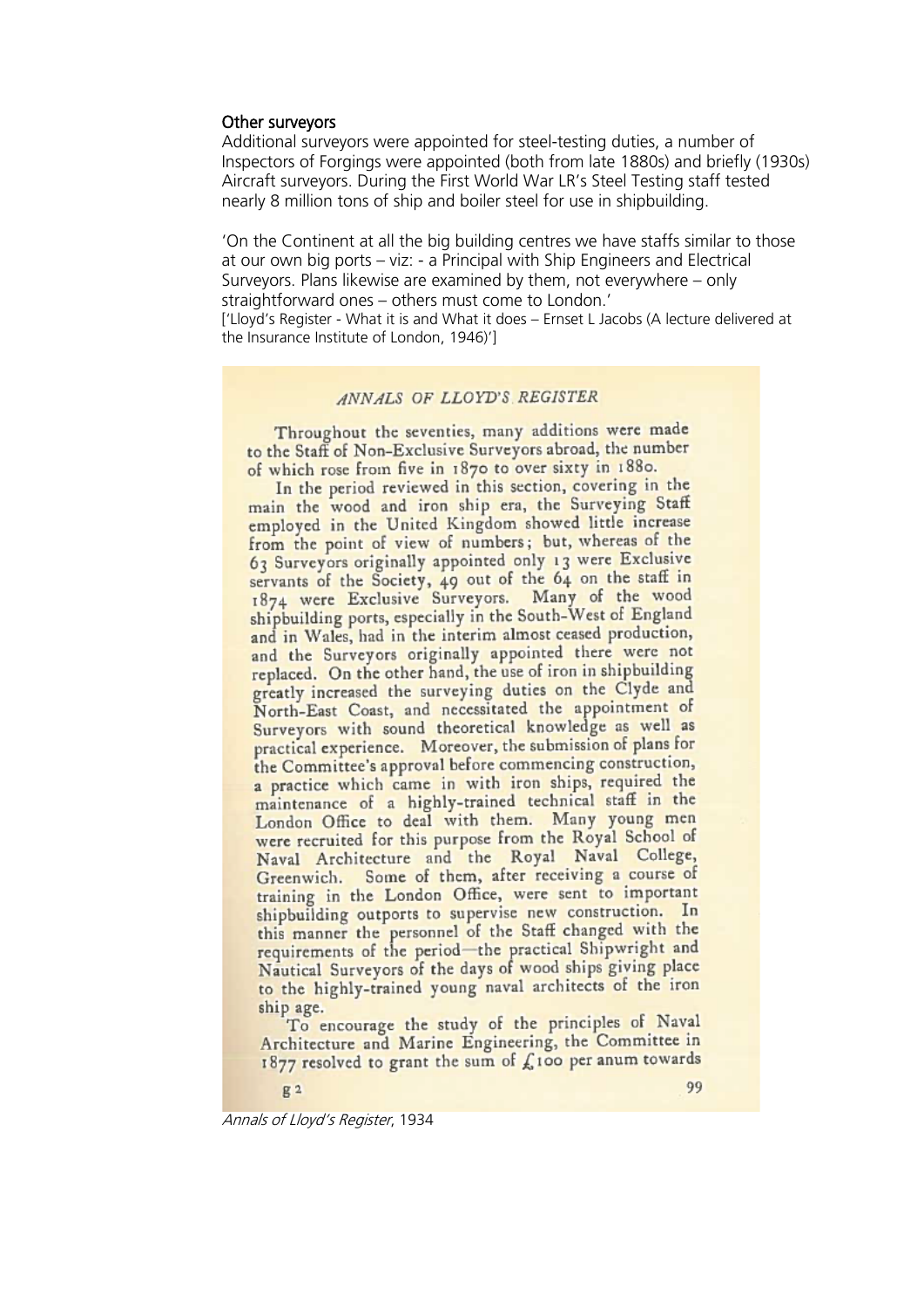### **Training**

Bernard Waymouth believed that a combination of practical and theoretical training delivered the best surveyors. Recognising the need to foster an improved scientific approach to shipbuilding, LR began sponsoring scholarships to British universities offering relevant courses from 1877. But Waymouth, speaking in 1873, was also clear that 'you cannot make a surveyor in a day … the best thing our committee can do is to take young men, well-educated and well-grounded in the theory and practice of their profession, and then put them with good experienced surveyors, and in the course of a few years they make first-class men'. The Society began recruiting young men mainly from the Royal School of Naval Architecture but also a few from the Royal Naval College at Greenwich, training them in London and sending them to major shipbuilding ports.

# Benjamin Martell (1825-1902)

Martell was trained as a naval architect at the Royal Naval Dockyard in Portsmouth. After managing Charles Lamport's shipyard in Workington, he joined Lloyd's Register as an assistant surveyor in Sunderland in 1856. As the Society's first and last Chief Surveyor from 1872 to 1900, he brought a more rigorous and scientific approach to the Society's work at a time of considerable technical innovation in shipping, producing numerous papers on subjects such as tanker design, steel shipbuilding and water ballast. The calculations he produced gave scientific credence to the campaign to legislate in favour of compulsory load lines and his role should not be under-estimated.

He was a huge influence on the Society and was affectionately known from his stature as 'Our Little Ruler'. He endowed a scholarship in naval architecture on his retirement aged 75, when his successor took the title of Chief Ship Surveyor.

### Appointment of overseas surveyors

Since 1834 one of the Society's priorities had been to build up a network of staff at the main ports throughout the UK. As a result, it had turned down several pleas for the appointment of surveyors overseas. In 1851 the Society relented, agreeing to a request from a group of shipowners in St John, New Brunswick, where ships were still being built for the UK, to fund the appointment of a surveyor for five years. The first, Thomas Menzies, was sent out in 1852, followed by a second, John Tucker, in 1853 and shortly afterwards by two assistants. Menzies and Tucker were the first exclusive surveyors appointed overseas. Menzies was the son of Leith shipbuilder Robert Menzies who had built the wooden paddle steamer *Sirius* in 1837 which in the following year became the first vessel to cross the Atlantic from Europe to the United States under continuous steam. In the 1850s and 1860s the Society appointed several surveyors in Belgium and Holland as well as one in Shanghai, where the cost was shared with a marine insurance company.

The expansion of the British merchant fleet carried LR with it around the globe. By the mid-1870s the Society was appointing non-exclusive surveyors all over the world, from Scandinavia and Italy, Burma and South Africa to the United States, Australia and New Zealand. The number of exclusive overseas surveyors grew during the 1880s, prompted by the request of a major marine underwriter insuring a thousand steamers; the first of these new appointments was Thomas Congdon, sent out to New York in 1881. By the First World War there were few countries of any importance where LR did not have a surveyor. In 1914 there were 153 surveyors based overseas out of a total of 360.

**Lloyd's Register Foundation Heritage & Education Centre**

**Infosheet**

71 Fenchurch Street , , , , enemater, server<br>London EC3M 4BS United Kingdom

#### **Location map**

T: +44 (0)20 7423 2475 **F:** +44 (0)20 7423 2039 Fax: +44 (0)20 7423 2039 **E:** info@lr.org  $E(0)$ rd's Register Foundat<br>
itage & Education<br>
tre<br>
Eenchurch Street<br>
don<br>
M 4BS<br>
ted Kingdom<br>
ation map<br>
44 (0)20 7423 2475<br>
44 (0)20 7423 2039<br>
mfo@lr.org

www.lrfoundation.org.uk

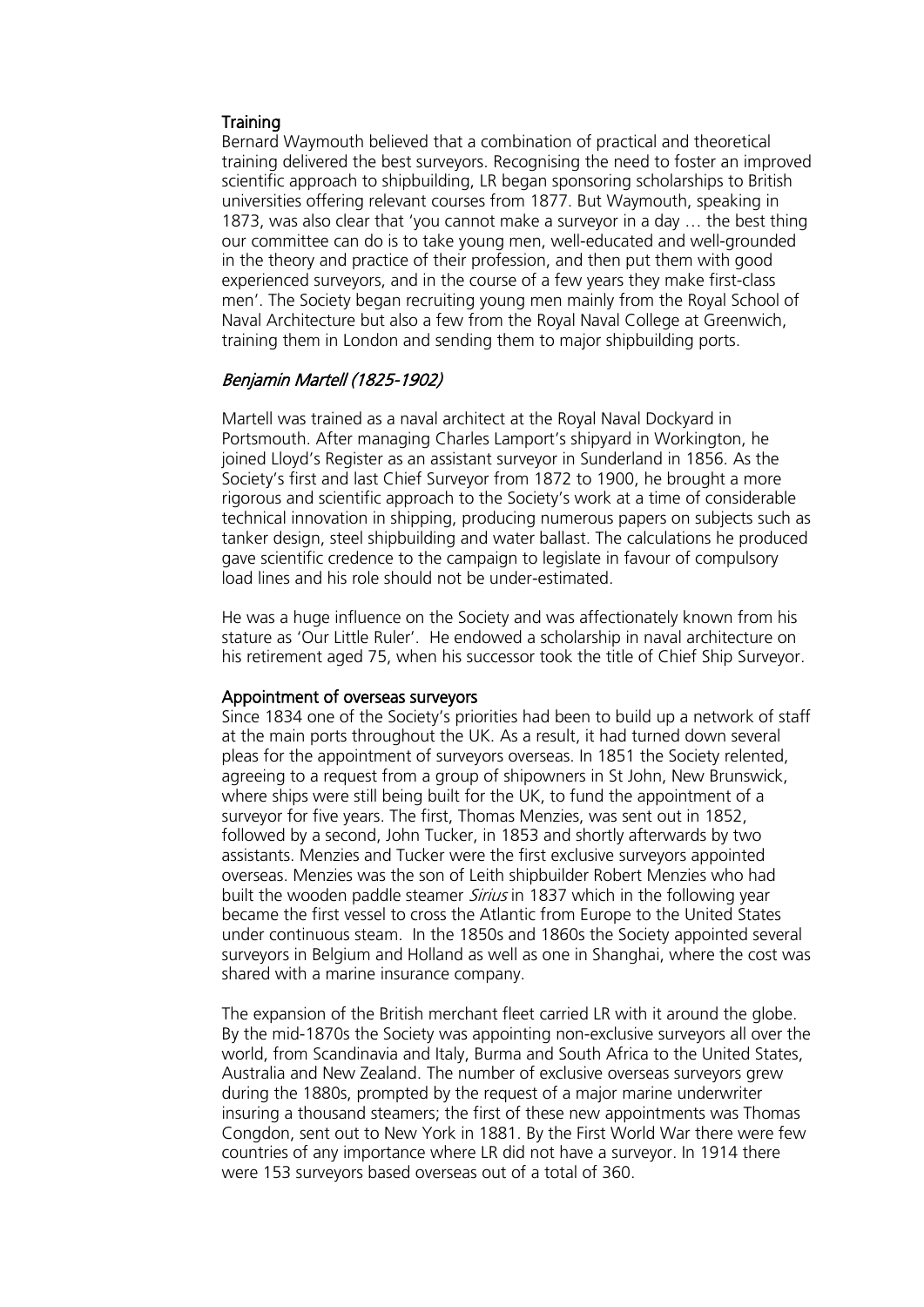### Visitation Committee

'The work of the surveyors in outports was supervised from LR's head office in London and , from time to time, by visits of the Visitation Committee, consisting of members of the General Committee. Their reports include fascinating glimpses of the practices and personalities of the time.' – John Alexander

The Visitation Committee travelled annually to the various shipbuilding ports of the United Kingdom in a particular area in order check on the work of surveyors, the running of our offices and to meet with shipowners.

The Visitation Committee can also be referred to as the Sub-Committee and this would usually have consisted of about five people made up of the following: The Chairman of Lloyd's Register; the Chief Ship Surveyor (complete with a copy of the Rule Book, to ensure that standards were being maintained in shipbuilding and repair); members of the General Committee with a good knowledge of shipping (often these men would also sit on the Sub-Committee for Classification and have a high level of technical expertise, or they would be shipowners who sat on the General Committee); in addition the Secretary of Lloyd's Register was usually present to oversee the smooth running of visits; and the Head Messenger to relay information back to London.

## Duties of Surveyors

LLOYD'S REGISTER OF BRITISH AND FOREIGN SHIPPING, 2, White Lion Court, Cornhill, E.C.

October, 1899.

### DUTIES OF PRINCIPAL SURVEYOR.

Gentlemen,

 With reference to the relative position of Principal Surveyor and their Colleagues at the chief ports, I am directed to acquaint you that the Committee, having had this subject under consideration, have adopted the following instructions for the guidance of Principal Surveyors, and I have to request that you will be careful to be governed thereby in the performance of your duties.

 The Principal Surveyor is desired to make himself acquainted with the duties throughout the district to which he is appointed, and to see that the work is properly apportioned: to supervise the duties of the entire district and to satisfy himself that they are properly carried out.

He shall so arrange the surveying work of the district as to admit of his attending in the office daily to meet his colleagues and to afford them the benefits of his advice and experience in conducting their surveying duties from day to day, and also to take such part in consultations with Builders and Owners as may be found necessary.

He shall visit as frequently as practicable all vessels building under survey in the port and district, so that he may acquire a general knowledge of all work in hand. It cannot be too often impressed on the Surveyors that the Committee are most anxious both to secure honest work and as nearly as possible a uniform operation of the Rules.

**Lloyd's Register Foundation Heritage & Education Centre**

**Infosheet**

71 Fenchurch Street , , , , enemater, server<br>London EC3M 4BS United Kingdom

#### **Location map**

T: +44 (0)20 7423 2475 **F:** +44 (0)20 7423 2039 Fax: +44 (0)20 7423 2039 **E:** info@lr.org  $E(0)$ rd's Register Foundat<br>
itage & Education<br>
tre<br>
Eenchurch Street<br>
don<br>
M 4BS<br>
ted Kingdom<br>
ation map<br>
44 (0)20 7423 2475<br>
44 (0)20 7423 2039<br>
mfo@lr.org

www.lrfoundation.org.uk

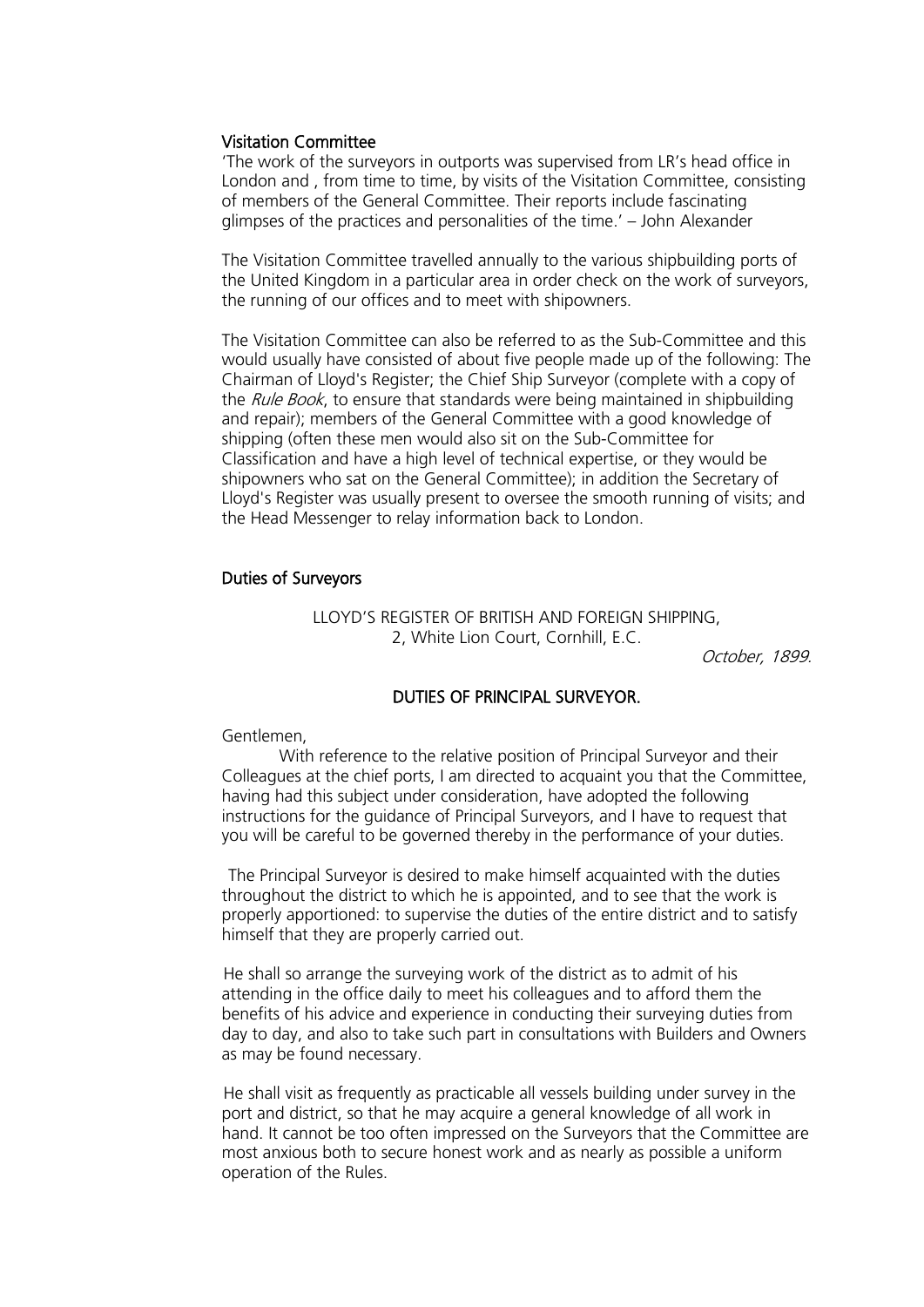**Infosheet** rd's Register Foundat<br>
itage & Education<br>
tre<br>
Eenchurch Street<br>
don<br>
M 4BS<br>
ted Kingdom<br>
ation map<br>
44 (0)20 7423 2475<br>
44 (0)20 7423 2039<br>
mfo@lr.org

**Lloyd's Register Foundation Heritage & Education Centre**

71 Fenchurch Street , , , , enemater, server<br>London EC3M 4BS United Kingdom

#### **Location map**

T: +44 (0)20 7423 2475 **F:** +44 (0)20 7423 2039 Fax: +44 (0)20 7423 2039 **E:** info@lr.org  $E(0)$ 

www.lrfoundation.org.uk



Lloyd's Register

The Principal Surveyor shall particularly regard it as part of his responsibility to see that no deviations from the requirements of the Rules are passed, in vessels being built under the Society's survey, without the sanction of the Committee being first obtained. In any case in which it is brought to his notice, or he himself observes, that the Rules are not being complied with, it is the duty of the Principal Surveyor to give proper and timely notice to the Shipbuilder. Should his recommendations to secure compliance with the Rules not be adopted, The Principal Surveyor, in conjunction with the local Surveyor, shall report fully the circumstances without delay for the consideration of the Committee.

The Principal Surveyor is to be ready at all times to accompany any of the staff on survey and advise them in special cases.

It is to be distinctly understood, however, that the general supervision which the Principal Surveyor is expected to exercise is not intended to relieve the Surveyors of their individual responsibility. Should differences of opinion arise between the Shipbuilder and the local Surveyor, they are to be referred to the Principal Surveyor of the port, who, if unable to arrange these difficulties, is to communicate at once with the Committee on the subject.

The arrangements of the Principal Surveyor for the division of the duties of the surveying staff in the port and district are to be subject to the Committee's approval, and he will therefore, in the first instance, submit his proposals in the matter for their information.

In all cases of Special Surveys No. 3 of iron and steel vessels and re-classification of wood and composite vessels, the Principal Surveyor is to join the local Surveyor in the survey, and sign the report.

Likewise, in all cases of extensive damage the Principal Surveyor is to join the local Surveyor in the survey, and sign the report.

The Principal Surveyor is required to see that all surveys held in the district are reported promptly in accordance with the Committee's instructions.

> I am, Gentlemen, Your obedient servant, A.G. DRYHURST,

Secretary.

This Circular will supersede the instructions contained on pp. 5 & 6 of the printed "Instructions to Exclusive Surveyors." SUB-COMMITTEE FOR SURVEYORS,

Tuesday, 7<sup>th</sup> November, 1899